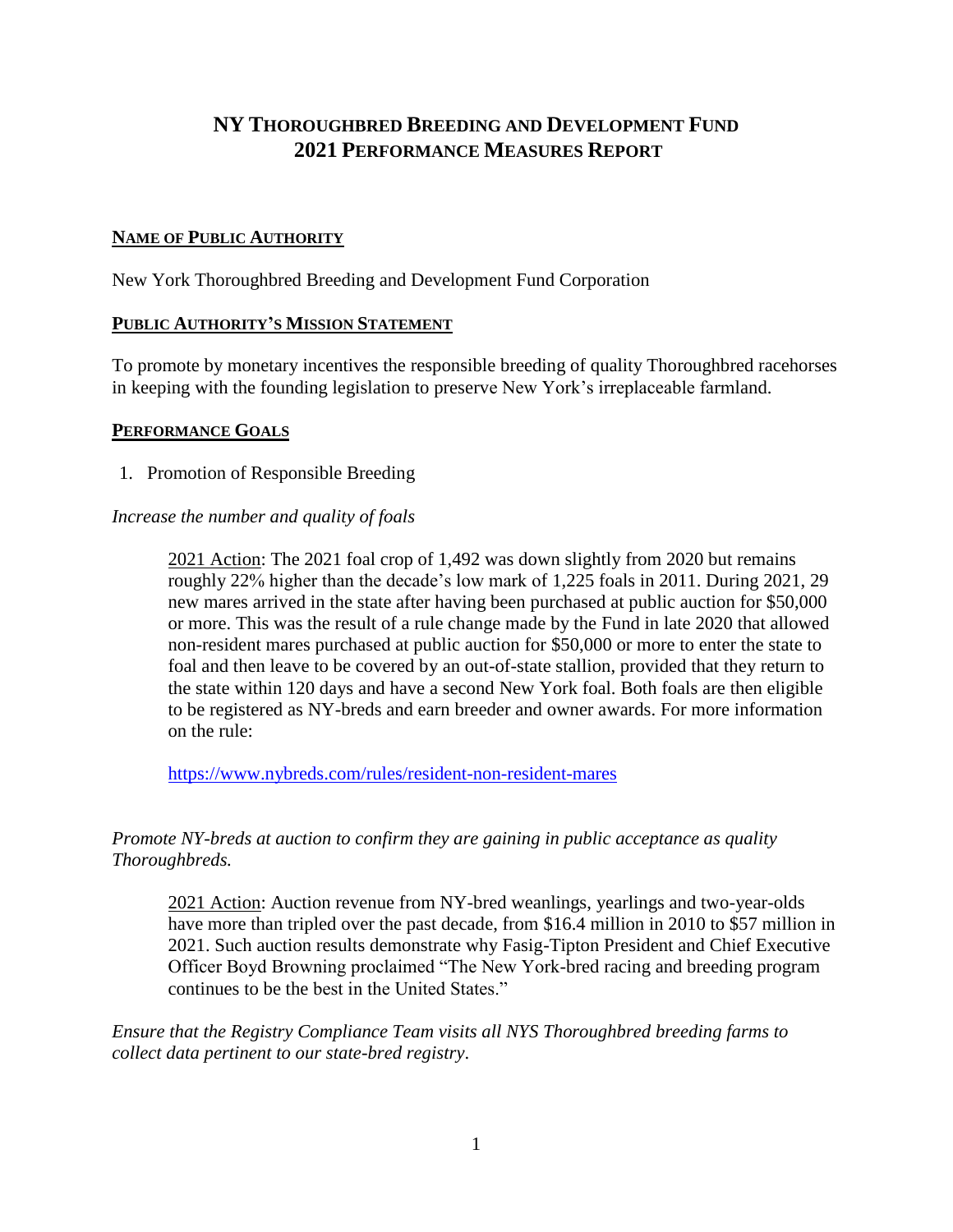2021 Action: Our field inspectors visited all 259 farms in the state at least once during the year.

#### *Promote the responsible breeding of Thoroughbreds.*

2021 Action: Field inspectors look at horses and facilities during their inspection visits and did not report any horses or facilities to be in poor circumstances.

# *Demonstrate the Fund's support for ex-Thoroughbred racehorses.*

2021 Action: Based on the understanding that many potential horse racing fans perceive that Thoroughbreds are not valued once their track careers are behind them, and that such a perception is an impediment to ownership, breeding and fan-base growth, the Fund made promotional spends with multiple aftercare organizations.

We promoted events and facilities in NYS that have been approved by the TAA/Thoroughbred Aftercare Alliance: ACTT Naturally, Akindale Thoroughbred Rescue, Equine Advocates, Finger Lakes Thoroughbred Adoption Program, Lucky Orphans Sanctuary, Old Friends at Cabin Creek, ReRun Thoroughbred Adoption, New Vocations Racehorse Adoption/North Country Horses, Second Chance Thoroughbreds, Therapeutic Horses of Saratoga and the Thoroughbred Retirement Foundation.

The Fund posts success stories concerning off-track Thoroughbreds (OTTBs), and uses the Fund website (NYBreds.com) to communicate the importance of finding second careers for them. The website also hosts free web ads for the nationally acclaimed Finger Lakes Thoroughbred Adoption Program and Old Friends at Cabin Creek.

#### *Provide monetary incentives to promote responsible breeding.*

2021 Action: The Fund paid its award earners over \$15 million in breeder, owner and stallion owner awards in 2021. This total represents an increase of over 44 percent compared to the 2020 figure as a result of the easing of the COVID-19 pandemic during the year.

The Fund supplied \$1,782,791 in purse enrichment to NYRA and Finger Lakes Gaming and Racetrack in 2021, an increase of over 40% compared to the figure for 2020.

#### *Promote the preservation of farmland.*

2021 Action: The Fund supports the American Farmland Trust by distributing their brochures at interested farms. The pamphlets provide information on topics such as selling development rights in order to preserve farmland. Due to COVID-19 restrictions the Fund was unable to support events such as farm tours and Thoroughbred adoptions days.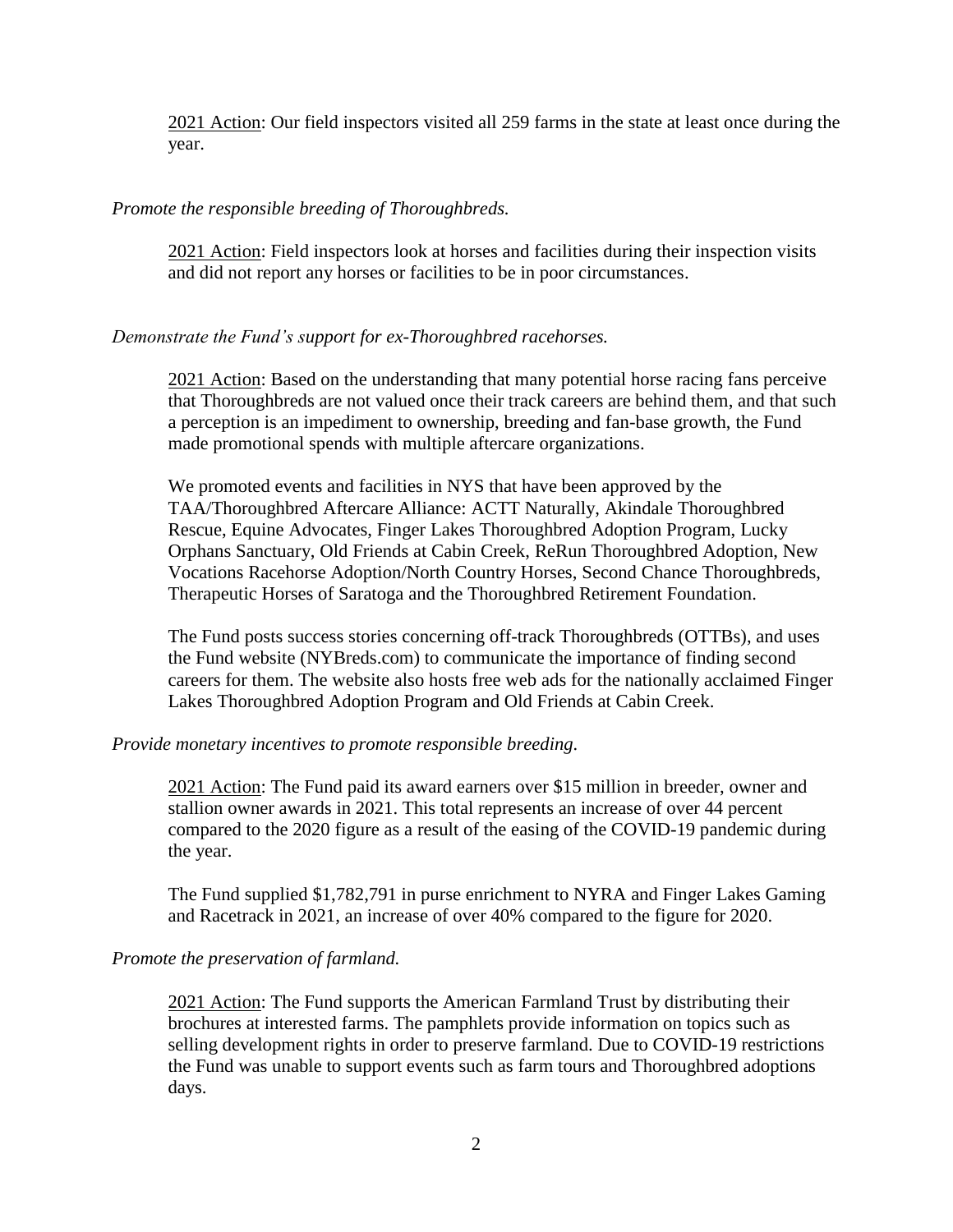*Ensure that all prospective NY-bred horses satisfy all requirements for registration, as well as applicable equine-health-related statutory or regulatory requirements.*

2021 Action: Oversight by the Executive Director and Registrar of the registry process ensured that these requirements were satisfied for all horses included in the Fund's registry.

# *Improve the registration process*.

2021 Action: We continued to make enhancements to our registration system and website in order to improve our ability to provide status updates on pending registrations. The registry system has been upgraded to comply with the new rules with respect to withholding breeder awards if conditions for the registration of sales mares purchased at public auction for \$50,000 or more have not been satisfied. Supporting reports have been created so that the Registrar is informed regarding the volume of such sales mares with foals submitted for registration. In addition, the website has been modified to document for the clients the details of the new rules, and the application includes a new field for the designation of such sales mares.

2. Equine Research

*Provide 2% of revenue to the Zweig Fund at Cornell University.*

The Fund is required by statute to contribute 2% of its annual revenue to the Harry M. Zweig Memorial Fund for Equine Research.

2021 Action: The amount contributed to the Zweig Fund for 2021 is \$399,308.

3. Communication with Stakeholders

*Keep stakeholders informed of industry trends, potential changes in purse enrichment, the awards program, and the accomplishments of NY-breds*.

2021 Action: Communication pathways established in previous years were maintained: email blasts, messages from the Executive Director to shareholders included with award checks, relevant stories posted on the Fund website [www.NYBreds.com](http://www.nybreds.com/) and shared in Facebook posts and on Twitter.

- 4. Promotion of Quality Thoroughbred Racehorses
	- Awards Program: Distribute performance-based awards to Thoroughbred breeders, stallion owners, and racehorse owners.